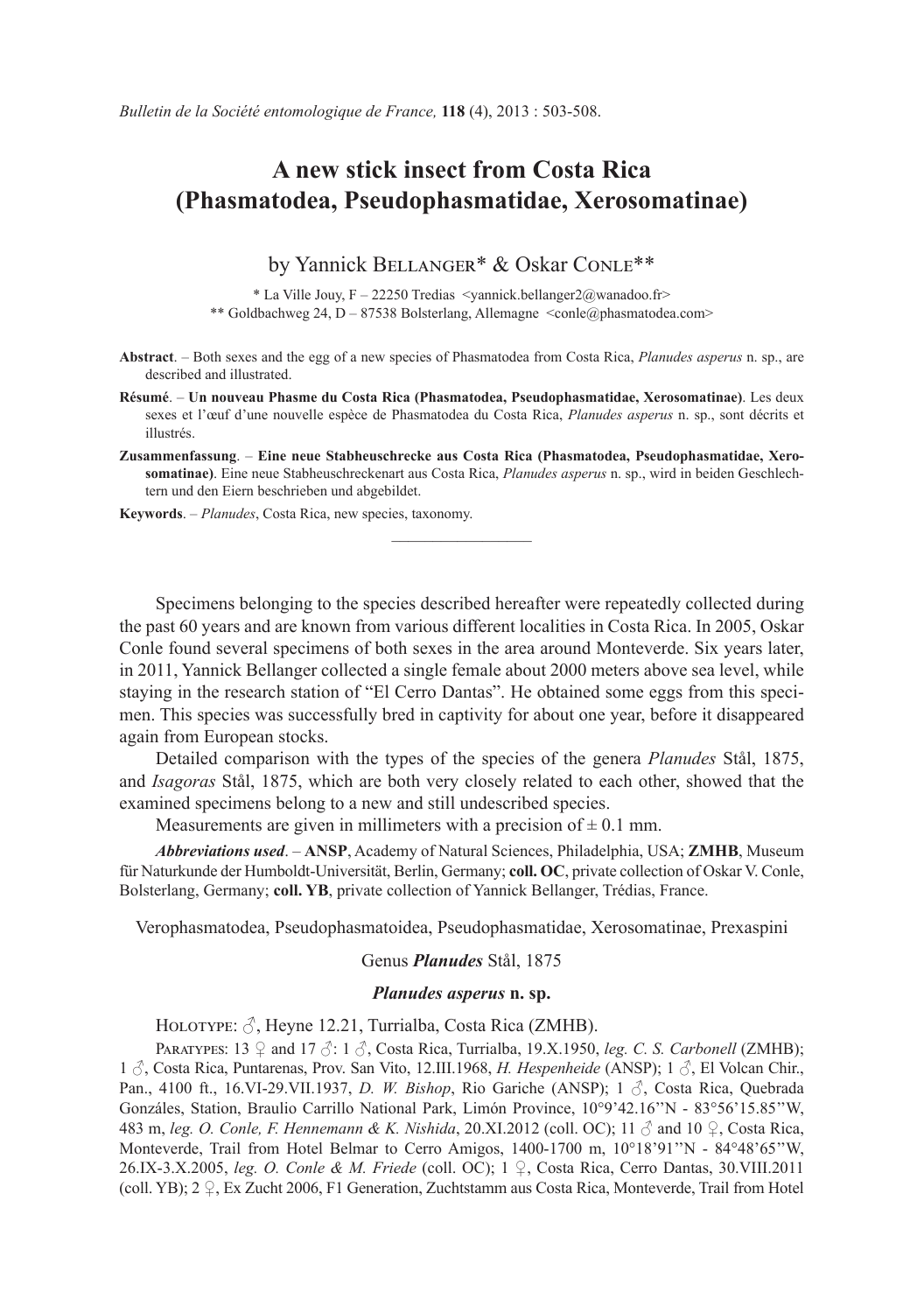Belmar to Cerro Amigos, 1400-1700 m, 10°18'91''N - 84°48'65''W, 26.IX-3.X.2005, *leg. O. Conle & M. Friede* (coll. OC); 2 ♂, Costa Rica, Alajuela, Reserva Biológica A.MI. Brenes, 840 m, 26.V.2006, collected at light trap (coll. OC).

*Measurements (millimeters)*. – *Holotype*. Body: 50.4; antennae: > 48.0; head: 3.4; pronotum: 2.5; mesonotum: 8.6; tegmina: 7.5; alae: 36.7; profemora: 13.2; mesofemora: 9.1; metafemora: 12.0; protibiae: 13.0; mesotibiae: 8.7; metatibiae: 11.0.

*Males* (minimum-maximum). Body: 48.0-64.0; antennae: 50.0-58.0; head: 3.3-3.5; pronotum: 2.5-3.1; mesonotum: 8.4-9.9; metanotum: 3.4-3.8; median segment: 3.7-4.2; tegmina: 7.2-8.0; alae: 28.0-39.0; profemora: 12.0-13.6; mesofemora: 8.0-9.7; metafemora: 11.0-12.2; protibiae: 12.4-13.3; mesotibiae: 8.1-9.5; metatibiae: 11.3-13.2.

*Females* (minimum-maximum). Body: 53.0-68.5; antennae: 40.0-45.0; head: 3.8-4.6; pronotum: 3.9-4.2; mesonotum: 9.5-11.6; metanotum: 4.1-4.4; median segment: 4.0-4.5; tegmina: 5.3-6.5; alae: 7.5-10.2; profemora: 12.9-13.9; mesofemora: 9.0-11.1; metafemora: 12.4-13.3; protibiae: 12.3-13.1; mesotibiae: 8.7-9.2; metatibiae: 11.2-12.5.

*Eggs* [average (minimum-maximum)]. Capsule length: 2.8 (2.7-2.8); capsule height: 2.1 (2.0-2.2); capsule width:  $1.3$  ( $1.2-1.4$ ); operculum: small diameter:  $0.6$  ( $0.6-0.7$ ); large diameter:  $1.5$  ( $1.5-1.6$ ).

**Description of the female**. – Fig. 6-8. Medium-sized and robust for the genus, with very short alae. General coloration of body and legs very variable, ranging from pale to dark brown, sometimes furnished with paler or darker speckles. Body surface strongly wrinkled and bearing small granules and tubercles.

*Head* 1.3 to 1.4× longer than wide, roughly rectangular in dorsal view, dorsoventrally compressed; surface wrinkled and granulated, covered with small tubercles; cheeks bearing some small tubercles; eyes slightly oval, hardly projecting, hemispherical, marbled with yellow and dark brown; ocelli reduced. Antennae slender, reaching tergum V or even VI, covered with fine setae, brown in basal half and drab yellowish in apical half. Scapus rectangular and flattened dorsally, about 1.3× longer than the cylindrical pedicellus.

*Thorax*. Surface of pro- and mesonotum wrinkled and covered with small granules; pronotum longer than wide, as wide as or slightly wider and roughly longer than head, bearing a visible longitudinal dorsomedian furrow and a distinct transverse dorsomedian furrow. Mesonotum about 2.5× longer than pronotum, roughly parallel-sided with only the very posterior portion very slightly widened; a distinct longitudinal dorsomedian furrow at least in its anterior half, posterior half dorsally flattened. Metanotum and median segment combined, slightly shorter than mesonotum. Tegmina suboval, about 2× longer than wide, projecting over posterior margin of metanotum, apically rounded and bearing slightly elevated shoulders in the center; alae short, 1.5 to 1.8× longer than tegmina, slightly projecting over anterior margin of tergum II, costal area brown to pale brown, spotted with dark markings; anal area brownish translucent with darker veins.

*Abdomen*. Surface wrinkled and granulated, a little longer than head and complete thorax combined (excluding median segment); segments II to V of equal length, segment VII the longest, segment IX the shortest; anal segment slightly longer than IX, with an indented apex. Sternites distinctly granulated and covered with tubercles of irregular size and position; preopercular organ well developed and rounded on the posterior part of the sternum VII. Subgenital plate short, anterior half flattened and constricted; posterior half bulgy with pointed apex; slightly projecting over posterior margin of tergum VIII. Gonapophyses very prominent and distinctly projecting over the apex of subgenital plate, reaching towards center of anal segment. Cerci very short and stout, with rounded apex, not reaching posterior margin of anal segment.

*Legs*. Profemora compressed and curved basally, anterodorsal carina distinctly raised and slightly undulate, posterodorsal carina distinctly raised and with tubercles on its external side; mesofemora the shortest and slightly longer than their associated tibiae; pro- and mesotibiae roughly straight, their anteroand posterodorsal carinae with small tubercles and lobes; metafemora roughly of the same length as their associated tibiae; carinae of the metatibiae bearing granules; hind legs usually not projecting over apex of abdomen. Tarsi short and more than half the length of corresponding tibiae, basitarsus 1.5× longer than second tarsomere.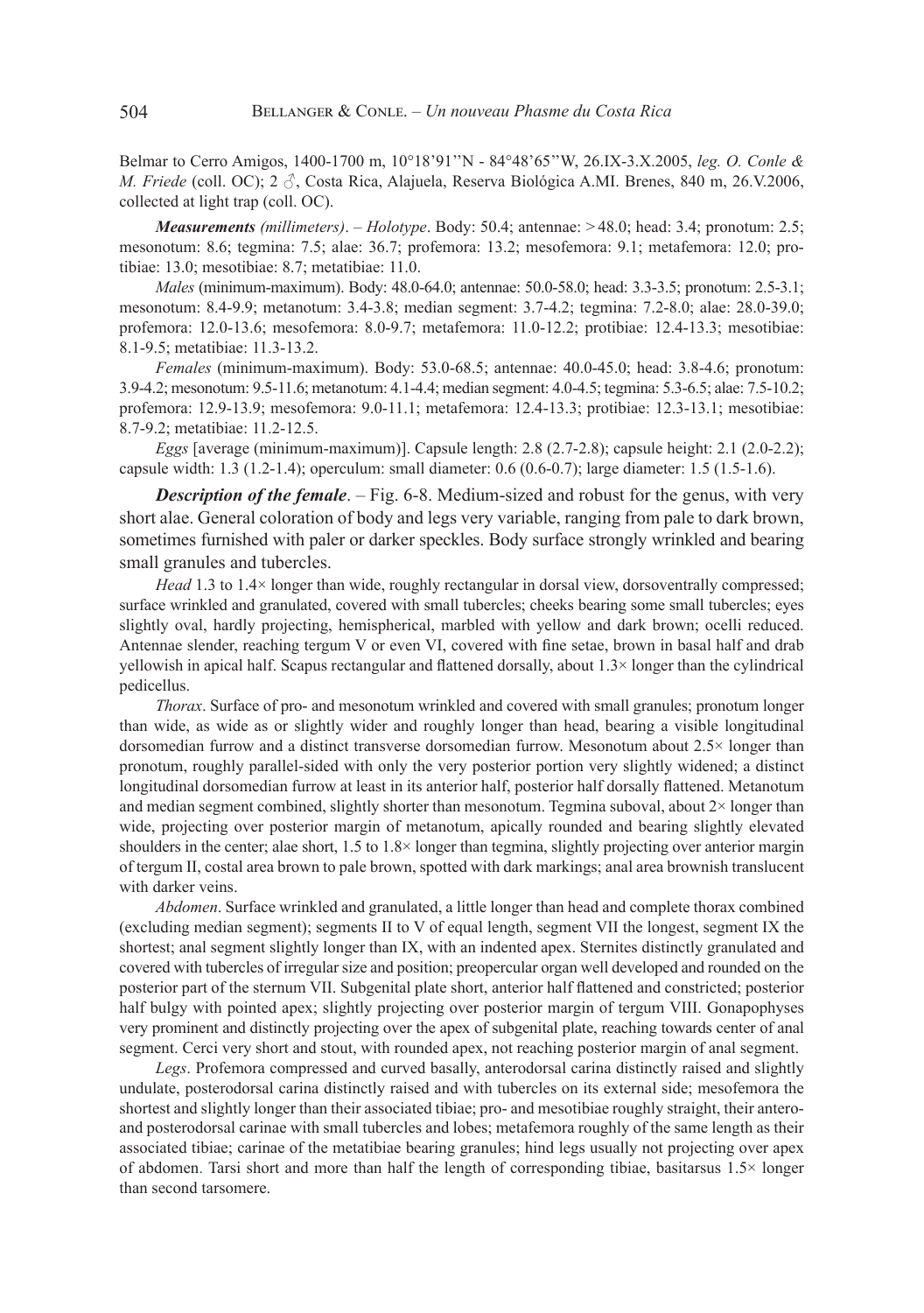**Description of the male**. – Fig. 1-5. Medium-sized and more slender than the female, with fully developed and long alae. General coloration of body even more variable than in female; pale to dark brown; legs, tegmina and costal area of alae often furnished with bold whitish or pale cream patches and markings. Body surface strongly wrinkled and covered with small granules and tubercles.

*Head* 1.4 to 1.8× longer than wide, roughly rectangular in dorsal view, dorsoventrally compressed; surface wrinkled and slightly granulated; eyes slightly oval, bright beige to drab yellowish, hardly projecting, hemispherical, light brown, sometimes with a postocular line; ocelli reduced; antennae as in female, but at least reaching tergum VIII, sometimes even reaching the posterior margin of anal segment.

*Thorax*. Surface of pro- and mesonotum wrinkled and covered with small granules; pronotum rectangular and longer than wide, roughly as wide as and slightly longer than head, bearing a visible longitudinal median furrow and a marked transversal median furrow. Mesonotum dorsally flattened, 2.6-2.8× longer than pronotum, roughly parallel-sided with the posterior part slightly widened; a distinct longitudinal dorsomedian furrow at least in its anterior half. Metanotum and median segment combined, slightly shorter than mesonotum. Tegmina suboval, about  $2\times$  longer than wide, apically rounded and bearing elevated shoulders in the center; alae long, projecting over anterior margin of tergum IX or even reaching center of anal segment; costal area uniformly beige to dark brown or sometimes furnished with bold whitish or pale cream patches and markings; anal area brownish translucent with darker veins.



Fig.1-4. – *Planudes asperus* n. sp., holotype ♂ (ZMHB). – 1, Habitus in dorsal view. – 2, Habitus in lateral view. – 3, Head in lateral view.  $-4$ , Terminal segments of abdomen in lateral view.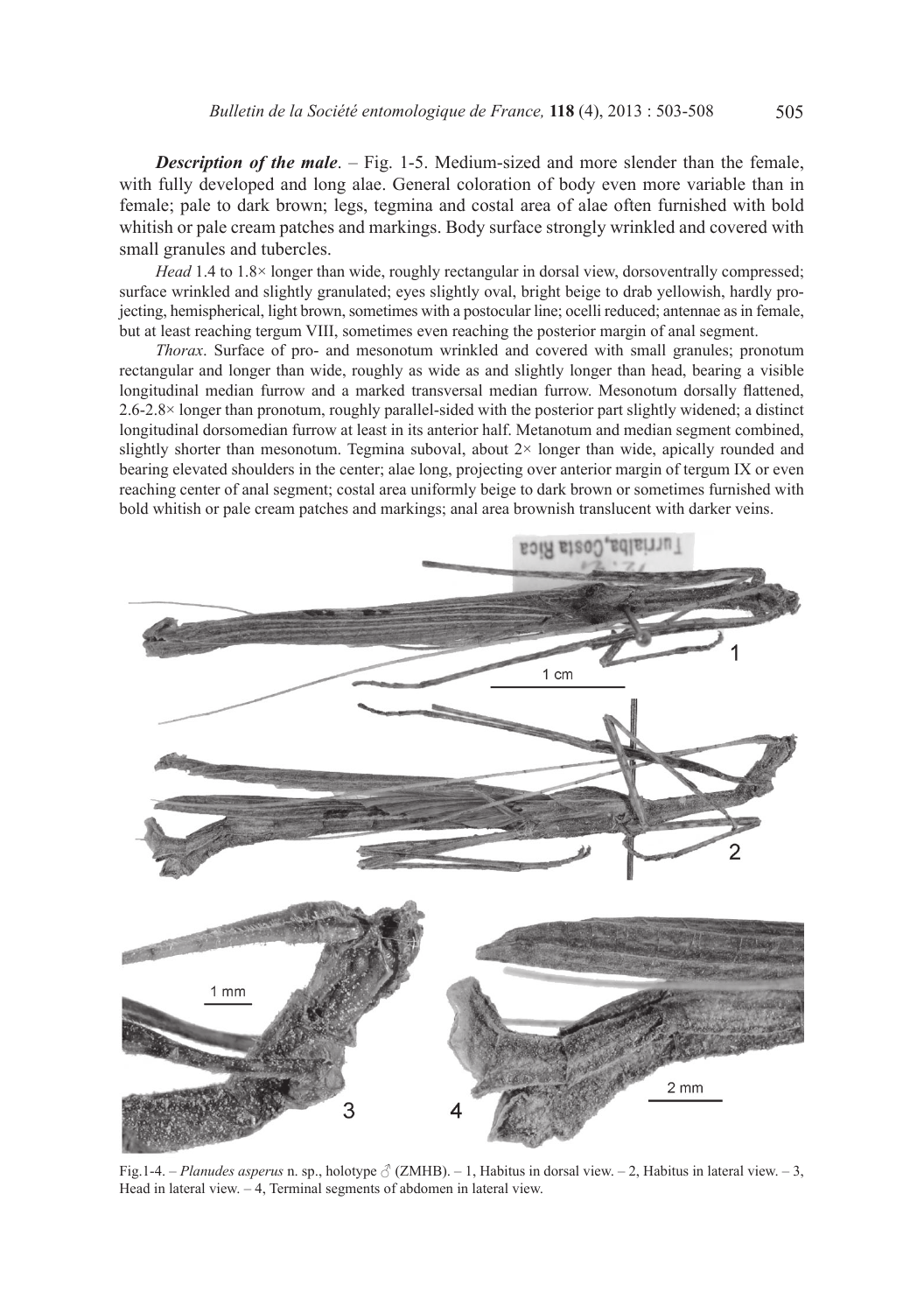*Abdomen*. Surface granulated, distinctly longer than head and thorax combined (excluding median segment); segments II to VII roughly of equal length. Tergum VIII slightly shorter and very gently gradually widened towards the posterior, IX 0.66× as long as VIII; both with a rugulose longitudinal lateral carina. Anal segment slightly shorter than IX, broad basally but increasingly tectinate and narrowed



Fig. 5-11. – *Planudes asperus* n. sp. – 5, Paratype ♂, coll. OC, habitus with opened wings. – 6-8, Paratype ♀, coll OC: 6, habitus in dorsal view; 7, habitus in lateral view; 8, terminal segments of abdomen in lateral view. – 9-11, Egg: 9, dorsal view; 10, lateral view; 11, apical view of operculum.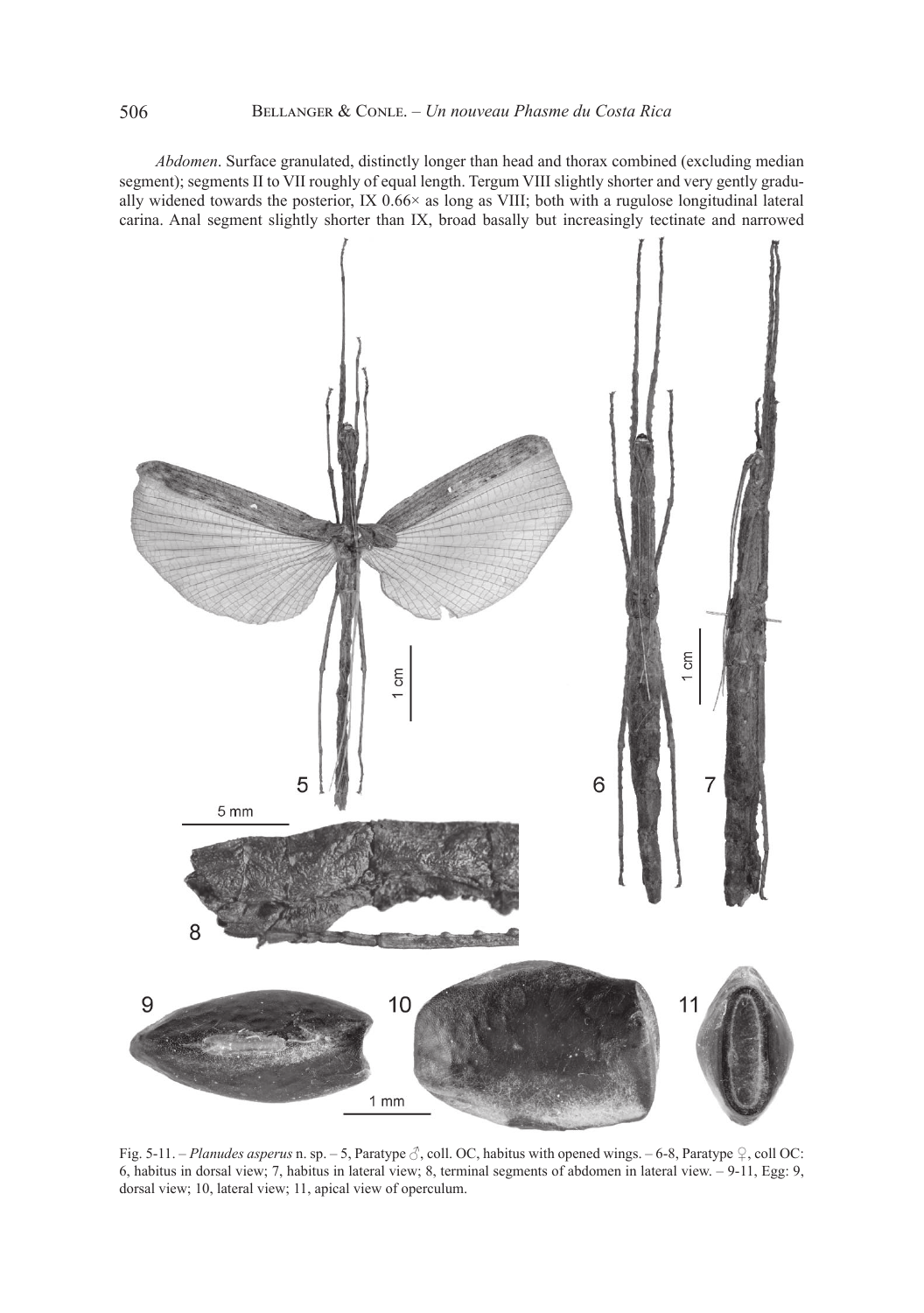towards the apex; the latter strongly tectinate with the lateral margins distinctly facing each other, gently incised medially and the posterior margin rounded in lateral aspect; interior surfaces of posterior margin densely set with minute teeth; sternites densely granulated and covered with small tubercles of irregular size and position; cerci slender, elongate and slightly broadened in the basal half, the apex narrow and rounded, at best reaching the posterior margin of anal segment; paraprocts fused over most of their length and forming a large, rugulose, roundly triangular plate with a slender posteromedian incision; vomer not visible; poculum elongate with the posterior portion moderately convex, roundly angulate and keeled longitudinally; posterior margin reaching first quarter of anal segment.

*Legs* as in female, but hind legs at least reaching the anterior margin of abdominal segment IX, and usually projecting over apex of abdomen.

*Egg*. – Fig. 9-11. Capsule distinctly laterally compressed, almost lenticular and surrounded by a dorsoventral keel, about 2× longer than wide. Surface smooth and shiny, enveloped with an indistinct plexus of veins; colour dark brown. Micropylar plate elongate and lanceolate, beige to cream, roughly placed in the center of capsule. Median line distinct and outlined, dark brown. Operculum concave, oval, about  $3 \times$  longer than wide, with a longitudinal scar in its center reaching from one side to the other.



Fig. 12-13. – *Planudes asperus* n. sp., *in situ* pictures. – 12, ♂ in Monteverde, 2005. – 13, ♀ in Cerro Dantas, 2011.